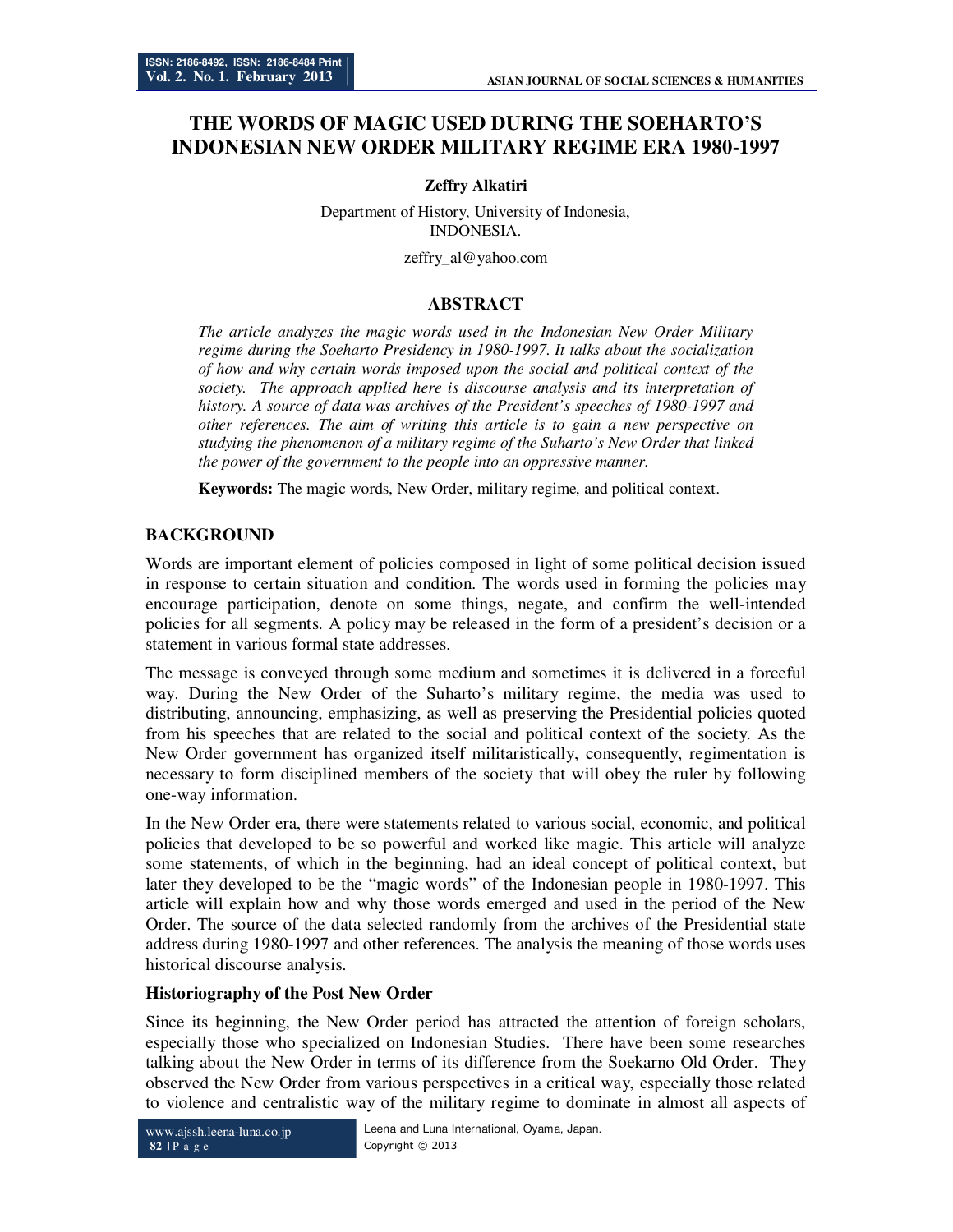life**.** The Indonesian academics, especially in the area of the social sciences, including history, were restricted to voice their thought. There was restriction not to talk about the cases of the unconstructive impact of the New Order.

On the aftermath of the New Order, there was some alternative historiography written by the Indonesian scholars attempting to change the writing of history in the New Order era. They tended to be more open in dealing with the issue that was taboo to talk about, for example about the personality of Soeharto, the role of the military, and some of the harmful practices of the New Order military regime. They analyzed the speeches of President Soeharto through the choice of words, sentences, rhetoric, and the style of the language used in giving an implication of some political occurrences and it also mentions that the military regime of the New Order had several key words, which became weapon to convey policies (Eriyanto 2000).

Besides that, there has been a book that talks about the strategy and mechanism of propaganda of the New Order government. It says that they were systematically used in several ways to make them suitable for written and electronic media. Eventually, this attempt shows how the regime has controlled the mass media (Adityawan 2008).

The formal words selected by the President later developed to be "magic words," either they were used by the government to distribute some messages or by the public as receivers. Some of the tone that the words implicated would inform, encourage participation of the people, press on the people to do some things, remind them of certain things, and even threat the people. The purpose of writing this article may become another source about the New Order and the policies created by President Soeharto during his presidency.

#### **The Period of the New Order Military Regime in 1966-1998**

Historically, the New Order started to reign after the March 11, 1966 Letter of Order, the *Super Semar,* was issued and it lasted in the resignation of President Soeharto on May 21, 1998. On one hand, as it was named, the New Order regime was knowned as reformer. But on the other hand, in later development, it became authoritarian and militaristic which controlled in centralistic way the elements of the society, such as the media, political parties, organizations, labors, government employees, and other activities in the public sphere.

The regime implemented its power in an integral and paternalistic way. It united elements of the society, as it was easier to manage. They were the FBSI, *Federasi Buruh Seluruh Indonesia* and SOKSI, *Sekretariat Organisasi Keburuhan Seluruh Indonesia,* the labor organization, KNPI, *Komite Nasional Pemuda Indonesia* and AMPI, *Angkatan Muda Persatuan Indonesia,* the association of youth; PWI, *Persatuan Wartawan Indonesia* and SPSI, *Serikat Pers Seluruh Indonesia,* the association of journalists, HKTI, *Himpunan Koperasi Tani Indonesia*, association of farmers and fishermen, KADIN, *Kamar Dagang Indonesia,* association of businessmen, KORPRI, *Korps Pegawai Negeri Indonesia,*  association of civil servants; PGRI, *Persatuan Guru Republik Indonesia,* association of school teachers. Besides, many other organizations existed only by the government's acknowledgment. Furthermore, the concept of incorporation of all elements of the society was translated into the proscription of pluralism under the umbrella of the *Pancasila*  conception. At the same time, the regime was a corporate based on family relations to avoid conflicts as much as it could.

The regime brought together the society to eradicate an individual or a group considered a latent danger. Those who fell under this category, such as the communists, right-winged extremists, and rebellious group or hardliners, were disturbance of the stability of the national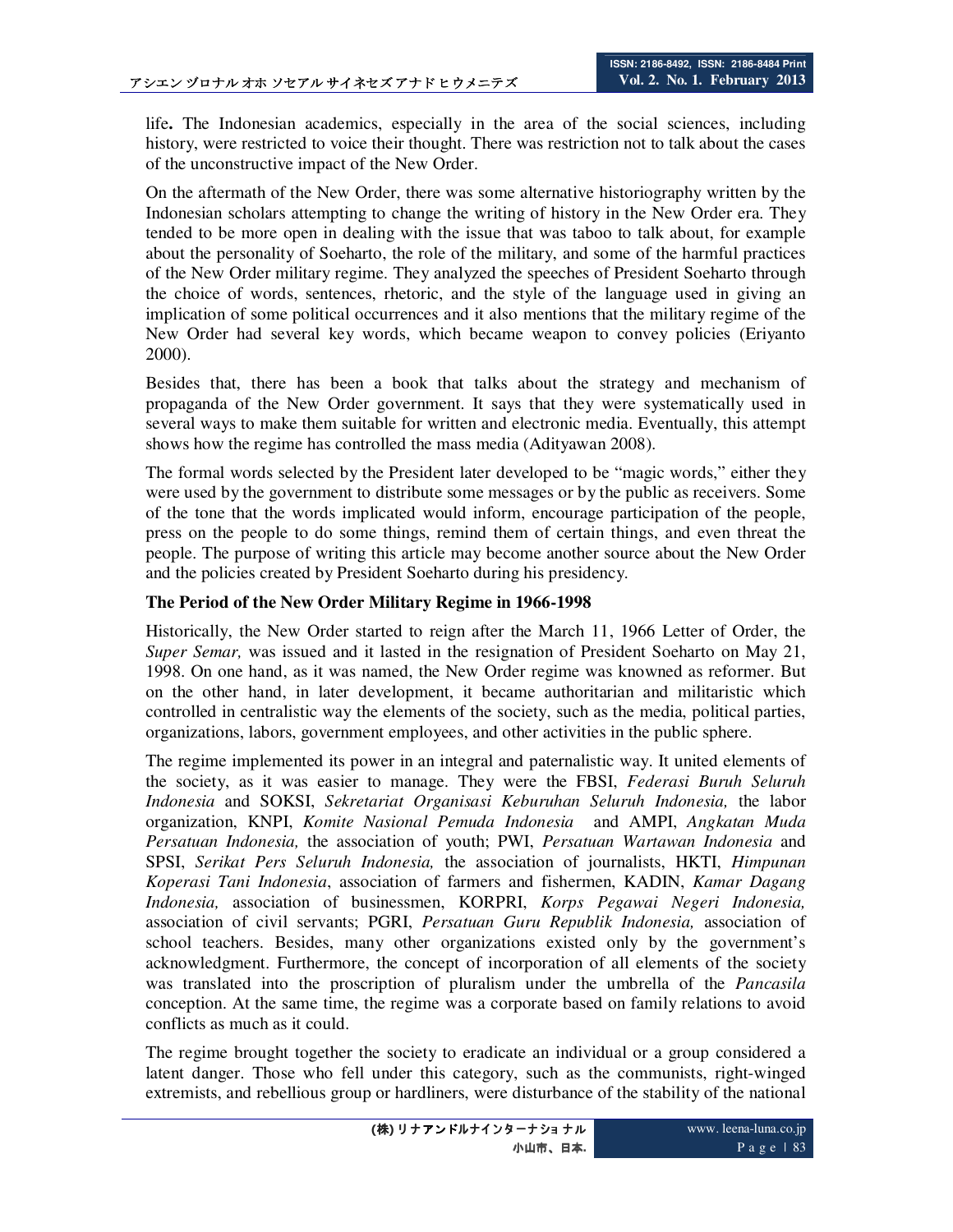security. Therefore, the government and the armed forces, ABRI, *Angkatan Bersenjata Republik Indonesia,* which seem to support the people, were in fact, constrained the people and assumed that this tie between the government and armed forces, were operating responsibly.

While the New Order was in power, there have been methods to defend its authority by sterilizing and subduing the public sphere. It is because the political principles of the New Order aimed to form a strong government, which displayed its various strong points. This expressed through various ways and means, including in the form of parade (Alkatiri 2010, p.44-53). Besides that, other forms of legitimacy executed through various systematic political catchphrases, distributed in the media. Henceforth, the government supervised and limited the flow of information in the television stations, as it produced government news. They were to establish a political stability, control the people and integrate them to live the symbolic idea of national unity (Sen & David 2001).

However, in reality, the government never accomplished a political stability. As there had been some unaddressed social problems, the government seemed to "keep" the troubles in order that it remained in power. The New Order era had some social and political issues, one of such was the concept of democracy expressed in the ideology of Pancasila, the principal thought of the state. Others were the Islamic political party, centralization, the duo-function of ABRI, *Angkatan Bersenjata of the Republic of Indonesia,* the Indonesian Armed Forces, economic crisis, non-*pribumi,* or the Chinese Indonesian. Another was the struggle for better social welfare as there has been gap between the rich and the massed poor (Elson 2005). This situation was eventually impacted the society even after the regime was no longer in power.

The model construction of the New Order regime built a category of reverse opposition of which the ruler was good and right. "The other" was a group of rebels who were always on the wrong side and dangerous. They were rebels, instigators, *anti-Pancasila*, left or right extremists, latent danger, lawless, unformed organizations, and segment of the society who hindered the national security and national progress.

Basically, the New Order government has implicated policies implemented by either a 'clean' or 'dirty' principle of which the general society should 'behave' by holding fast to the magic words of the regime (Douglas, 1987). This practice has made sacred as a clean doctrine and legitimate. Moreover, this 'whitening process', or *Litsus* implemented by the military and the police to make people more adhere to the principles of *Pancasila,* so they became 'magic words.' Thus, it was a powerful ideology to signify the existence of the authoritarian and militaristic regime.

#### **Analysis of the Magic Words Used in the New Order Military Regime Period**

The phrases used in the writing of policies became the magical words both for the government and the people. The words meant a power that was able to make the policies legitimate, right to maintain the status quo of the regime.

Earlier in the Old Order period, Indonesian people also know a few magic words uttered by President Soekarno, like, Nasakom (Nationalism, Communists, and Islam), *Berdikari (*Self-Reliance), Nekolim (Neo Colonialism and Imperialism), Socialism a la Indonesia, Guided Democracy, Guided Economy, and Personality Indonesia, Manifesto (Political Manifest), *Vivere Pericoloso or* Living Dangerously, Kontrev (Counter-revolution), Kabir (Bureaucrat Capitalism), and including *Go to hell with your aid* (Elien 2006: 179, 190-191 and Sutarto 2009). The emergence of the magical words that are also driven by the conditions prevailing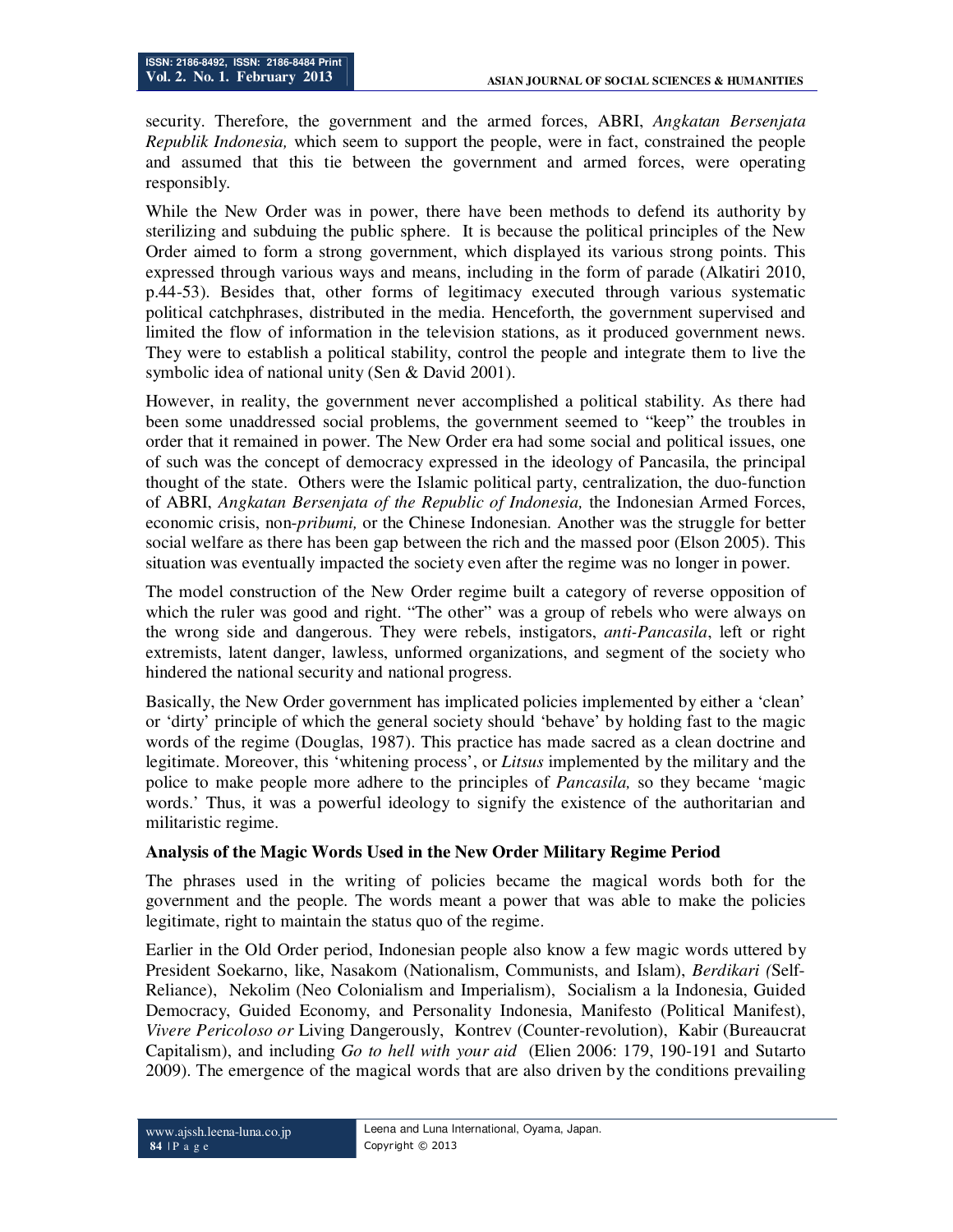in the country and conditions that occur overseas. In other words, all of it is concerned with social and political context of his time.

Even a former political prisoner named Hersri Setiawan gathers the words that are spoken by President Soekarno and President Soeharto along with its agents in a dictionary, a dictionary titled *Gestok* (Galang Press, 2003). In the dictionary had collected nearly 150 entries of which are also said to be the magic words.

Magic words known in the old Order period, such as the *Ampera* (Address Suffering People), this was originally said by Soekarno, but later used as a magic word for the Soeharto government (page 10). *Tritura* (three demands of the people) who echoed by the students demontration about the year 1966. Earlier in the Old Order there is also commensurate with that word, namely *Trikora* (three command of the people), which aimed to liberate West Irian and *Dwikora* (Dwi Command of the People), spoken by President Soekarno, as a movement command action to thwart the establishment of the Federation of Malaysia (page 74). In addition, there is a magic word *Nefos* (New Emerging Forces), which is a word which states that there is a new force emerged and grew in Asia (page 192-193).

While the magic words that are recorded by it became known in the New Order is, *G30S* (September 30th Movement), which is often uttered by the Soeharto regime in representing the movement or a coup plot against the legitimate government. Therefore this word is always associated with related events, the PKI (Communist Party of Indonesia), so the word is always coupled to G30S/PKI. Magic word is always associated with other magical words, the *Gestapu* (September Movement thirty) or *Gestok* (Movement One in October), two different magic words uttered by those who are different. The first spoken by the New Order, while the latter is spoken by the Old Order (page 87-88).

Of these bloody events, then bring up another magic word that is spoken by the New Order regime, such as *Litsus* (Special Research) addressed to the Ex-Prisoners (former political prisoner PKI). And Clean Environment or clean themselves, this magic word refers to the party or someone who has been considered free from the dangers latent communist (Page 31). Along with the incident, in other words the magic is the *Super Semar* (Warrant of March) is given a letter from President Soekarno to Soeharto (as commander of the Army) to secure the situation and conditions are not conducive. It is well-known one is dissolved PKI (Indonesian Communist Party), which is considered a latent danger to national development.

Some magic words of the New Order regime, once rose by Eriyanto (2000, pp.163-168). In his book on the study of some words used in speech always President Soeharto. The word says it describes as similar keywords and then into the magic words, such as Development, *Pancasila*, Unity and Unity, New Order, Muslim Separatism, SARA (race, religion, ethnicity and religion) of the National Stability, Repelita (Five-year Development Plan), Debt Foreign Affairs, Economic Growth, Shelf Lives, and Prosperous Justice.

Following are some of the magic words applied in writing the national policies in the New Order period:

#### 1. *Persatuan dan Kesatuan Bangsa,* **The Unity and Homogeneity of the Nation**

The magic words, *Persatuan dan Kesatuan Bangsa,* show the direction of the government to uphold NKRI, *Negara Kesatuan Republik Indonesia,* or the unified republic of Indonesia. The President defined the ideology in the state addresses at the the Consultative Assembly as well as in the People's Representative Assembly, or *MPR/DPR RI* in the years of 1980, 1990 and 1997, of which the press has cited.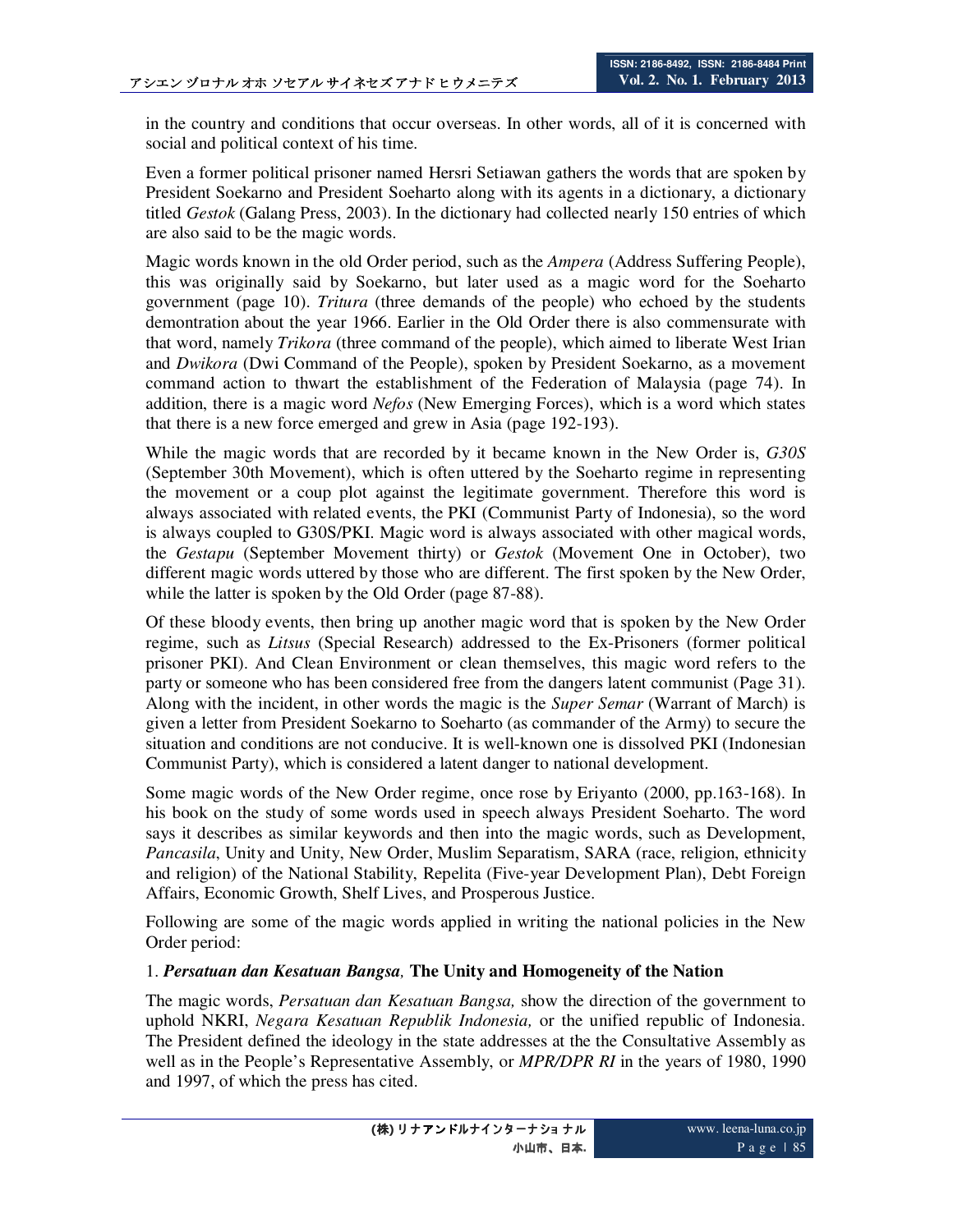The application of the phrases in the rhetoric, first in 1980, and then in 1990, and at last in 1997 shows that issues on unity and homogeneity were the state's crucial problems. As a case in point, when the New Order started its government in 1968-1970, the Indonesian people had just come out of the internal ideological conflict that is the 30 September movement of 1965. Here the rhetoric was to unify the state under the leadership of one authority. The New Order's policy perpetuated the Old Order's saving phrases for national unification, and even more when there were attempts of the elements of the regional administrations to break down the unity.

It is therefore during the New Order, the issue of preserving national unity became a challenge. As the regional situation and condition tended to disintegrate and developed in a way to be deviant against the central government. The New Order government bounded the regional elements of power into an integral structure directed toward the central, as it was under a commanding military composition. Therefore, the government regulated the political parties and the role of the civil servants throughout the country, as well as the youth. This policy was referred to in various state occasions, the magic words of *Bhineka Tunggal Ika,*  which means unity in diversity. As a result, in every social conflict, officers would mention and reiterate these words of magic. The phrase, consequently, was communicated in popular use, such as that it became a closing word of the national television when the cast ended.

With regard to the social and political context of multi-ethnicity and multiculturalism, the phrase *Bhineka Tunggal Ika* remained to be rhetoric as differences in all sorts were not tolerated. In fact, pluralism in terms of ideology was able to be standardized. Moreover, under the New Order, multi-ethnicity was a continuous test of facing the problem of SARA, *Suku Agama Ras,* which means ethnicity, religion, and race. Based on this situation, there came words that addressed differences and meant for uniformity. The Indonesian society recognizes two kinds of people, *pribumi,* or locals who are the majority, and *non-pribumi,* or nonlocals meaning the Chinese, as minority. Nevertheless, somehow the minority received more favors or privileges in economy.

Either it was intentionally or unintentionally planned, the development model of the New Order gave a negative consequence, which divided the society. It discouraged union and harmony in the lives of the rich and those that were not touched by the national progress. Despite the privileges given to some *non-pribumi,* the President and the local officers repeatedly delivered the magic words to preserve unity and harmony, "*Jangan mengutak-atik SARA"* which means a command not to touch the area of ethnicity, race, and religion, or "*Jangan bertentangan dengan SARA,"* which is not to be in opposition to SARA, because issues on SARA, were not for public discourse. Despite the priority of the New Order government to maintain unity and harmony, however, it was not long after the Order was no longer exist, that the internal conflict of SARA developed in some regions. It just shows that unity and harmony were enforced magic words that were not sincerely adhered, and instead of being understood as a goal for everyone, they became cliché.

## **2. The New Order as the Development Order**

The New Order was a period in the development of the Indonesian society. The administration of which was engulfed by the ideology of anti-communism. After the bloody  $30<sup>th</sup>$  September Movement of 1965, followed by a transitional period for some three years (1965-1968), the New Order regime took over the government and was supported by the majority of the Indonesian people who wanted a new system. The first statement of the government was to build to develop Indonesia, and the cabinet named the REPELITA cabinet (Five-year Development Plan), which in fact continued the model of development of the Old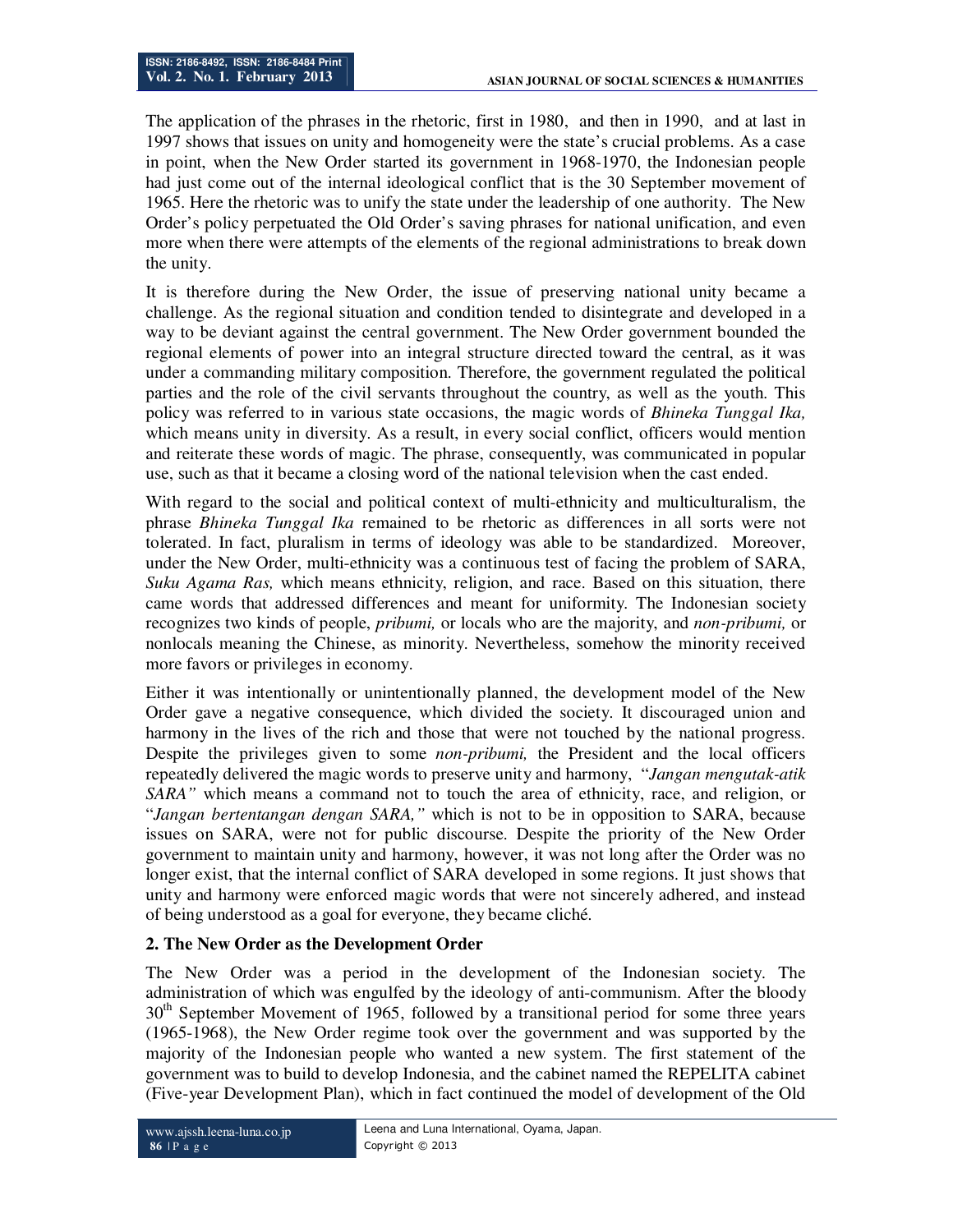Order, only that now planned. Therefore, the New Order regime called the Development regime. The magic words here were consisting of *Pancasila* and the 1945 Basic Constitution, or the *UUD '45. Pembangunan Sebagai Konsep Orde Baru,* or the concept of development is identical with the New Order. These phrases were always said repeatedly and emphasized in every speech of the presidential address in the Consultative Assembly, and the House of Representatives and in formal speeches of the President in the palace to his ministers.

The President revealed a deep concern for developing the country. There was a phrase to express the idealism of an independent nation to create a wellbeing and prosperous state for the society, such as *gemah ripah loh jinawi,* which means prosperous. Most Indonesian government officers in all levels of hierarchy repeated this phrase and in the media. It was like the dream or hope for the future. These words became the philosophy of the New Order regime implementing a planned program for development. Moreover, for the sake of development, the regime would break harshly opponents of the government who tried to thwart it. In other words, the words became a sort of dream as well as a warning against those who were against the plan. The President said repeatedly in the assembly, as well as in the palace when the President greeted his visitors, and in state appearances in televise.

Another important terminology was *semangat pembangunan* which means the spirit of development. In the state union addresses in the People's Assembly, the President used this phrase promoting progress. He also mentioned that the national expansion was included in the philosophy of Pancasila to improve the quality of the Indonesian people totally. On the contrary, the international partners, especially those of the donor countries who lent their fund for loan, considered the Soeharto regime successful in launching a gradual step of growth. While he was exalted in the international arena, domestically, President Soeharto was "a motivator of progress," and it was for this reason that he was named "father of progress" especially by his supporters in the President's inner circle. In the midst of the booming era of Soeharto, there was another magic phrase came in the speeches. Another phrase came out in the public sphere was *Pembangunan Tinggal Landas,* of which it means "taking off for growth." The word is derived from the economic concept Rostow stating that developing countries will further expand its growth will leave the country soon and other developingnation bloc behind it. As these words escalated in the public in the middle and end of the New Order, the President and the government officers in state speeches convinced themselves that the development planning had really worked well.

#### **3.** *Pancasila***, the Basic Principal**

Many political problems in the development period of the New Order were solved in a patronizing way by applying the principles of harmony, uniformity and unification of all elements of the society, while rejecting conflict and opposition. This manner was executed following the sole principle of *Pancasila*. As a result of this philosophy, in government and private institutions, such as government offices, political parties, civil organizations, including the universities. The Pancasila principle had to be the main policy direction according to the law of MPR No.II/MPR/1978. In addition to that, every employee of any institution, government as well as private, had to take indoctrination program of *Pedoman Penghayatan dan Pengamalan Pancasila (Ekaprasetya Pancakarsa* or *P4*). The program was to refresh and remind the mindset of officials of all levels that Pancasila was a moral principle which should be applied in daily behavior as it was in parallel with the aim of the program stated in the Presidential speech of 1984, 1987, and 1992 (Moerdiono, 1992).

In retrospect, applying the Pancasila principle or "law" benefitted practically the interest elite of the society. Another magic word used to camouflage was *Demokrasi Pancasila,* which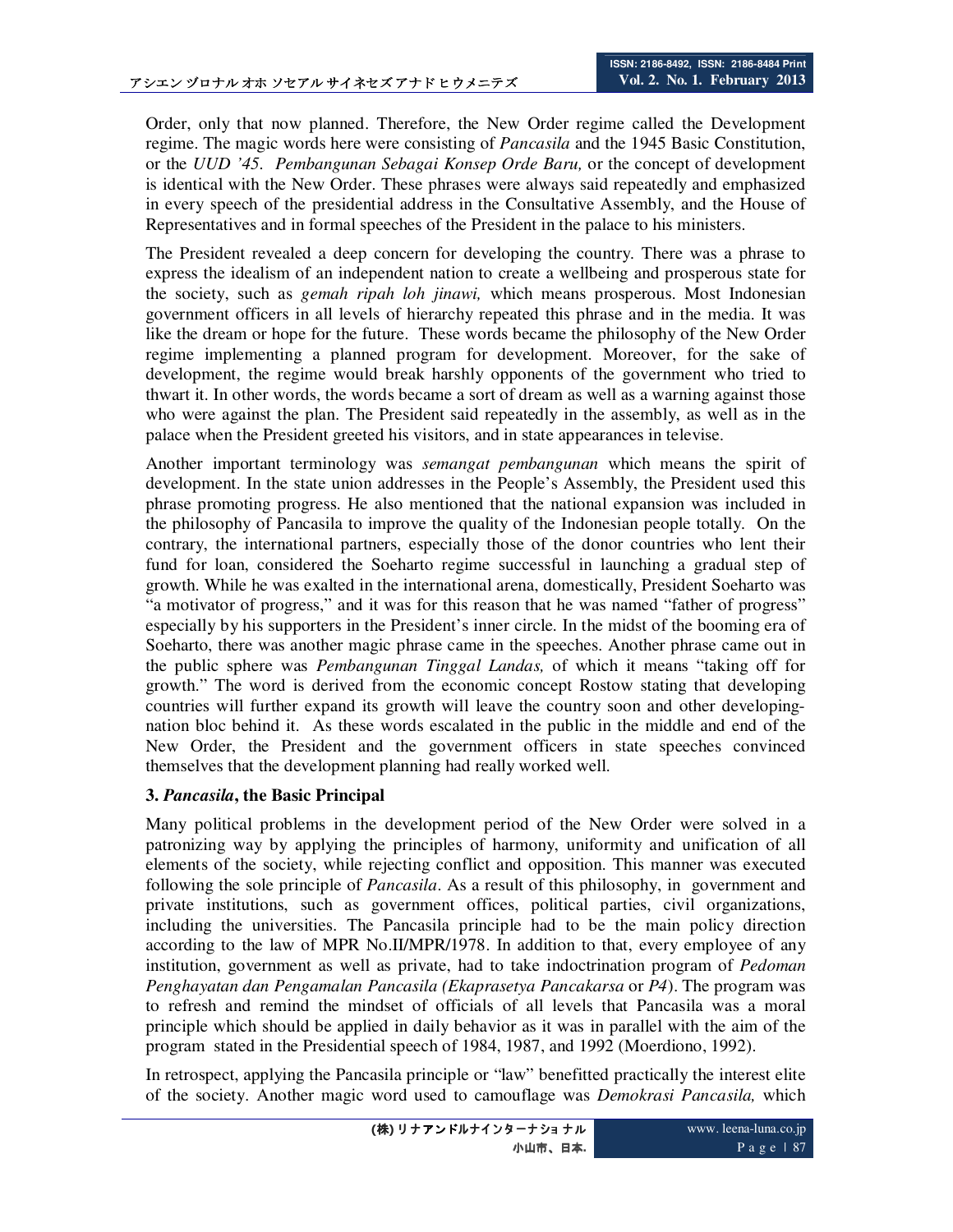was a consensus to acknowledge the only best democratic system in the country to establish welfare for the people's advantage and happiness. Therefore, it emphasized that the regime had to defend Pancasila democracy because it was a philosophy of democracy, which was based on the philosophy of the Indonesian people. The phrase, *Demokrasi Pancasila* was present as spoken and written text in every institution and in the media, including in the television coverage of Presidential speeches

However, the philosophy of *Demokrasi Pancasila* was bias, and partial, even it overlooked the implementation, which was lacking in fairness. The implication of the phrase developed in a flexible way drawn to the directions that benefitted the interest of the New Order regime. The rhetoric materialized in labeling every project in the society. It applied the word Pancasila, like *Pers Pancasila* (the Pancasila Press), *Masjid Pancasila* (Pancasila Mosque), *Universitas Pancasila* (Pancasila University), *Gedung Pancasila* (Pancasila Building), *Monumen Pancasila* (Pancasila Monument), *Hari Kesaktian Pancasila* (The Pancasila Power Day), *Yayasan Amal Bhakti Muslim Pancasila* (The Foundation of Alms and Dedication of Pancasila Muslim), *Waduk Pancasila* (The Pancasila Dam), and labeling opponents of Pancasila principle, *anti-Pancasila*.

## **4. ABRI dan Rakyat**

ABRI, Angkatan Bersenjata Republik Indonesia, or the Armed Forces of the Republic of Indonesia and the People. The President and the Armed Forces of the Republic of Indonesia used the phrase, "ABRI dan Rakyat." These two components of the society were like fish and water. It seemed that the armed forces could only exist when there were people to support their interest. Because of this, the ruler formulated another magic phrase that is the concept of *Dwi Fungsi ABRI*, or the double function of ABRI. It was about the military in its both power and socio-political realm. However, the armed forces were supporter and part of the New Order regime. Other magic phrase that came about was ABRI *sebagai dinamisator dan stabilisator*, or ABRI as a dynamic and stabilizer. Even these magic words became the reason of legitimating of violence committed by the military to instigate peace and stability.

ABRI itself now became a magic word because it terrorized the people's security with threats and violence. It turned out that the regime recognized the ugly situation and because of this, the military created a better image by launching a program to aid people in villages. A new phrase was issued, "*ABRI masuk Desa*" or ABRI goes to villages to convey to the people that the military was to protect the people, and for this, another idiom was created, *"*ABRI *Milik Rakya*t" or ABRI owned by the people*.* On the contrary, the New Order has stationed many military officers to occupy civilian positions in many sectors of the society, such as in political parties, social organizations, government institutions, foundations, and even in businesses. The control was like in the structure of the military. Eventually, this condition was initiated by President Soeharto himself as chief of the army, who directly put in practice the principles of military command.

#### **5. The Another's Magic Words**

A. **National Stability/Security**: This magical word most often uttered by the President on numerous occasions. The purpose of this word is to the state and nation to assert that Indonesia needs stable conditions in the field of security from a variety of disorders, economic stability and political stability in the country. The word has become a mainstay for the magic word for the President in his accountability speech in the Assembly siding every five years. It implies that Indonesia has come out of an unstable state after the events of 1965 and into the condition and stable atmosphere in the various fields, as above.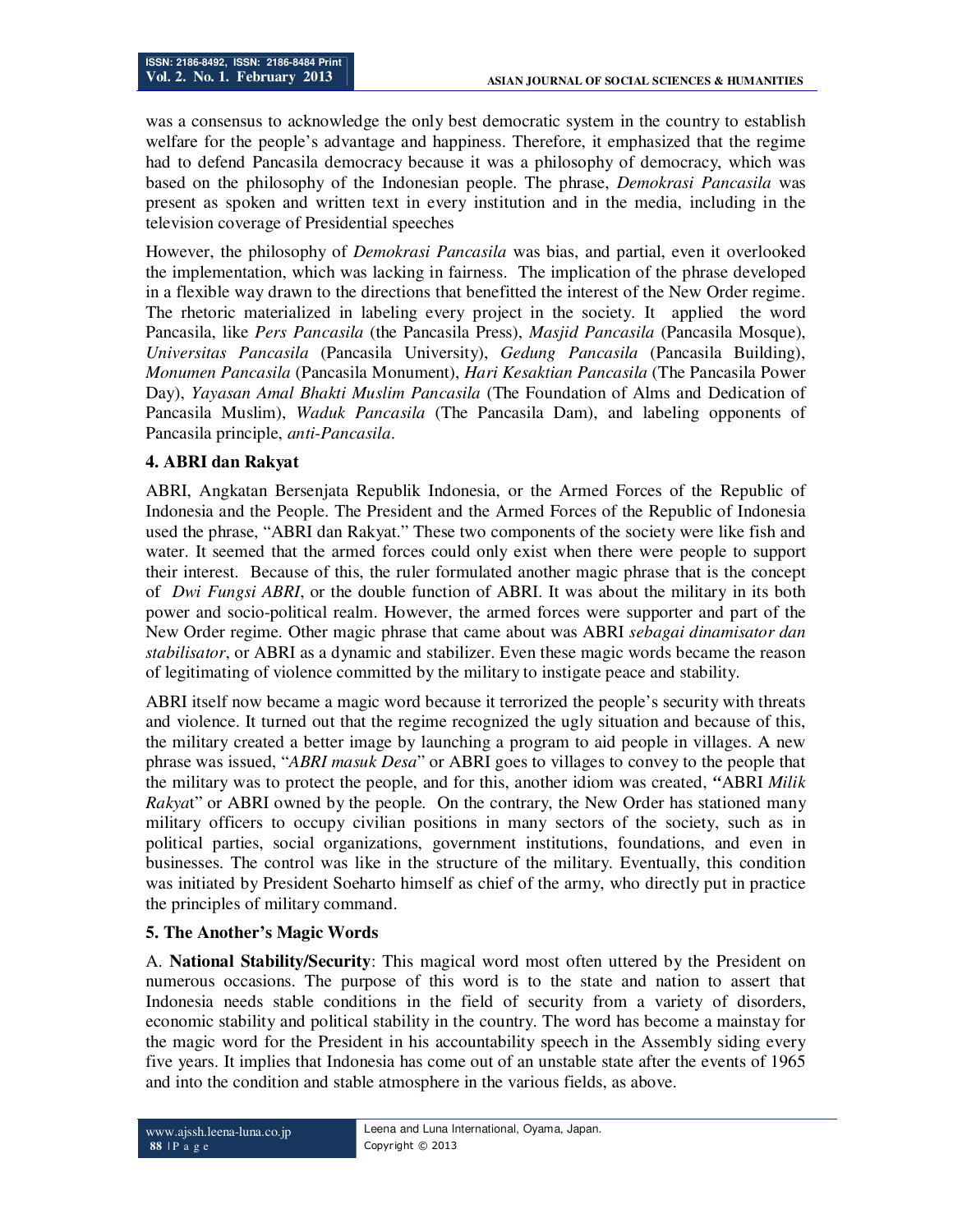Relating to conditions of stability, it can be argued Sudomo statement, as Commander *Kopkamtib*, such as the following. "Now we have stability. Even if people say we do not have a democracy, it does not matter (because) we have stability. The most important and so are the development" (Sudomo in Jenkin, 2010, p.319).

Related to the situation *Kamtibmas*, the government is always rolling the magic words, such as preventive and repressive means to prevent and suppress latent dangers to be feared by the New Order regime, the Communist doctrine and religious radicals. Two words that became a reference for the military to disperse the crowd and suppress certain parties who are considered disloyal to the government or the Pancasila.

**B. Democratic Party**: These magical words related to the elections held a few times in the New Order period. Elections are held every five years is considered as a party that is democratic because there are those who selected and there are those who choose. Although in actual fact, elections were not a hundred percent democratic, because a lot of inequality, fraud, and abuse in the form of coercion to the voters, particularly civil servants and union groups or incorporated in a large party, Golkar. Not to mention every Presidential election conducted by the People's Consultative Assembly. Presidential elections are not conducted with the model designation of the direct election by the people, so far its from being democratic.

C. **National Culture**: A term that becomes a magical New Order government in shaping the national culture of various ethnic and cultural diversity, as well as taking positive ask of foreign cultures. National culture is an objective of national development version of New Order (Sen 2001: xiii).

D. **Simple Lifestyle**: these magical words are often uttered by the President on numerous occasions. The purpose of this word is that the officials and people living in simplicity, especially in organizing the celebration of merriment, such as weddings and birthdays. However, this word is just an empty slogan, because it is not able to change people's attitudes and officials of competing in a family wedding celebration.

E. **Constitutionally**: These magical words related to the field of practical politics. The word is intended that all political action must be based on constitutional principles, which under the law that has been agreed from the very highest level to the lowest level. Beyond the action was considered against the rule or not constitutional and will be severely penalized.

F. **Rice Self-Sufficiency**: Magical words related to the success of Indonesia in agriculture, especially rice. In the middle of the New Order period, the government has been able to do self-sufficiency in rice, which means being able to commercialize the product improvement of rice to meet domestic demand without the need to import from outside. Words and this shows the success of the New Order government that is able to feed and welfare of its people. In 1985, on the rice self-sufficiency, Soeharto received an award from the FAO in Rome.

And here are some other magic words that is often used by President Soeharto on various occasions, likes *Equity*, is a magical word that reflects that the government has been able to do the distribution of welfare and prosperity for their people. *Assimilation*, magical words intended to show that Indonesia also received some form of assimilation in all its different aspects, including the religious differences, cultural, and social. *Sustainability*, these magical words often uttered by the President to declare that the Five-Year Development is a continuous sustainable development. *Inpres* or *The President and the Guidance*, is concerned with the magic words Instruction Program (Presidential Instruction) is especially intended for program improvement in agriculture, education, and health. This program can take the form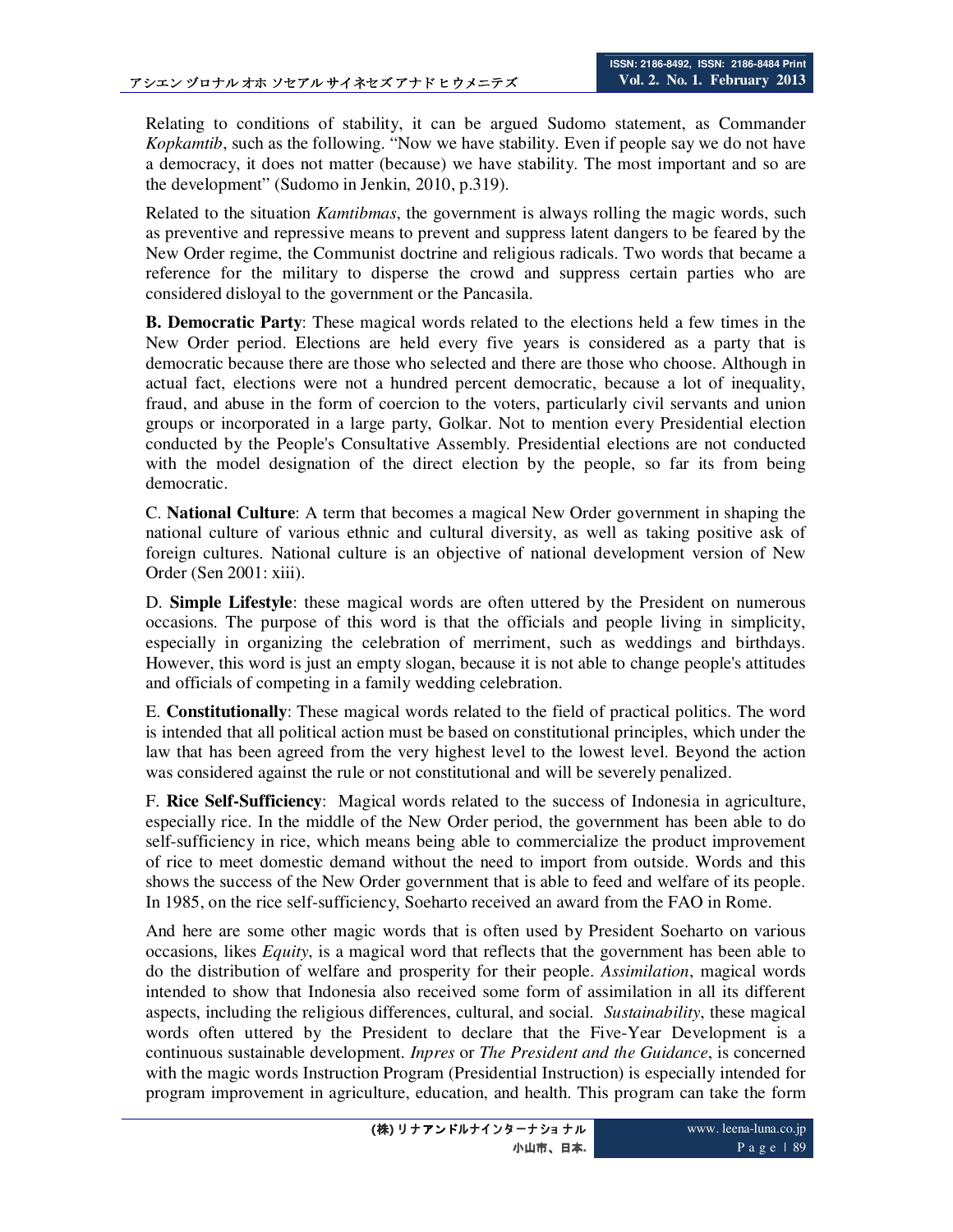of physical and counseling. *National Discipline*, a magic word that relates to the New Order government's efforts in educating the community as a whole in various areas of life, especially in driving and in public places. And *Subersiv*, is a magical word that connotes a negative because it relates to the parties violating the constitution is regarded as enemies of the state.

Other magic words are a *Cendana*, relating to the residence and the center of the Soeharto government. In the Old Order period (Soekarno), central government policy carried out from the palace. But in the New Order period, Suharto ruled from his home more often than from the state court (palace). His home is situated on the road Cendana Jakarta, made as if to imitate the image of London's Downing Street, the residence of British Prime Minister. In those days, if someone called to Cendana, its meaning there are two possibilities, he (she) will get good news or otherwise.

### **CONCLUSION**

The magic words of the New Order have become national issues, distributed as a medium to explain, emphasize, and preserve national policies in almost thirty years. Although they may sound persuasive news and a reminder for the people, they, in fact, implied a threat. These normative clichés changed into the words of magic, which seemed to throw a sense of power or magic words of the government to deliver its messages. At the same time, the people felt the nuance of power delivered in the rhetoric and they sensed the threat that came along with the words. Moreover, during the reign of the regime, the government prohibited the people from repeating the words in public entertainment, such as in jokes or parody. The words have become a formal form of speeches for government and private officials to show that they supported the administration. The government did not allow critics of the rhetoric to express their thoughts. They were opponents of the government policies, which mean that they were enemy of the state.

Consequently, it shows that there had been reasons why the New Order of the Soeharto government produced the formal words, which later developed to become words of magic. They implied a political context, which addressed the issues of unity, uniformity, Pancasila ideology, progress, order, security, and the role of ABRI, which is systematic, and enforcement to the people. They were tools of the New Order military regime to influence and form public opinion, that the New Order government has run its administration with well intention and created constructive results for the society. In conclusion, the words of magic were the medium of power to become instrumental of the politics of language. They were to confirm the status quo of power by using repeatedly in the text of the policies. Currently, in the Reformation Era (1998-now) some of these words of magic have become part of the memory of the Indonesian people.